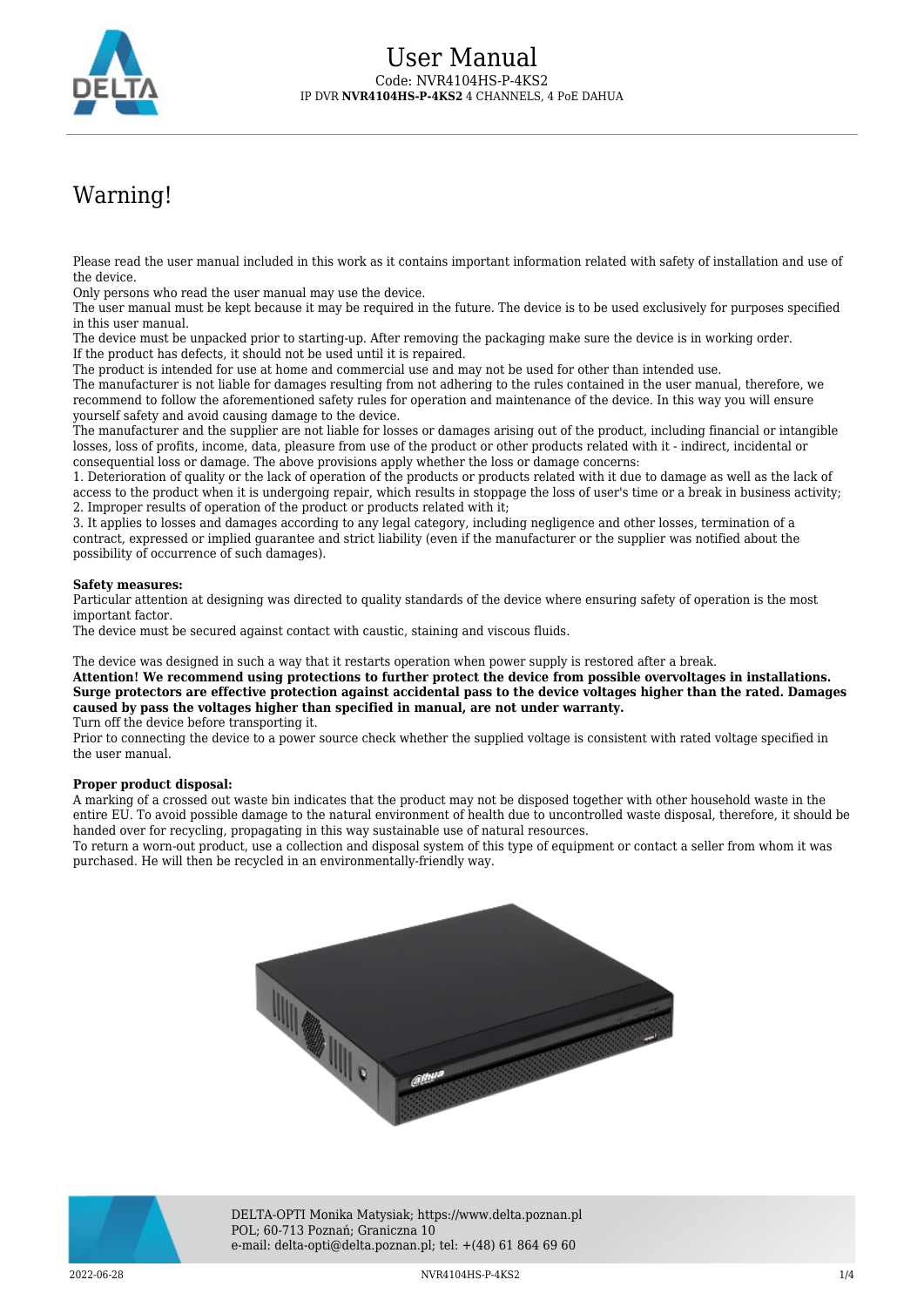

### User Manual Code: NVR4104HS-P-4KS2 IP DVR **NVR4104HS-P-4KS2** 4 CHANNELS, 4 PoE DAHUA

| Standard:                           | TCP/IP                                                                                                                                                                                                                                 |
|-------------------------------------|----------------------------------------------------------------------------------------------------------------------------------------------------------------------------------------------------------------------------------------|
| Supported resolutions:              | max. 8.3 Mpx, 4K UHD - 3840 x 2160 px                                                                                                                                                                                                  |
| Video outputs:                      | 1 pcs HDMI<br>1 pcs VGA                                                                                                                                                                                                                |
| Audio support:                      | 4 Channels - Audio from cameras                                                                                                                                                                                                        |
| Audio inputs:                       | 1 pcs CINCH                                                                                                                                                                                                                            |
| Audio outputs:                      | 1 pcs CINCH                                                                                                                                                                                                                            |
| Image compression method:           | H.265 / H.264 / MJPEG                                                                                                                                                                                                                  |
| Supported hard drives:              | 1 x 6 TB SATA                                                                                                                                                                                                                          |
| Recording modes:                    | Manual, Motion Detection, Schedule                                                                                                                                                                                                     |
| Network protocols:                  | HTTP, HTTPS, TCP/IP, IPv4/IPv6, UPnP, RTSP, UDP, SMTP, NTP, DHCP, DNS,<br>DDNS, IP Filter, PPPoE, FTP, IP Search, ONVIF 2.4                                                                                                            |
| External storage devices backup:    | Backup to USB drive (pendrive, external drive)                                                                                                                                                                                         |
| Default admin user / password:      | admin / admin                                                                                                                                                                                                                          |
| Default IP address:                 | 192.168.1.108                                                                                                                                                                                                                          |
| Web browser access ports:           | 80, 37777                                                                                                                                                                                                                              |
| PC client access ports:             | 37777                                                                                                                                                                                                                                  |
| Mobile client access ports:         | 37777                                                                                                                                                                                                                                  |
| RTSP URL:                           | rtsp://admin:hasło@192.168.1.108:554/cam/realmonitor?channel=1&subtype=0 -<br>Main stream<br>rtsp://admin:haslo $@192.168.1.108.554$ /cam/realmonitor?channel=1&subtype=1 - Sub<br>stream                                              |
| Searching and playback the records: | Records searching: by time and events type. Records playback: forward, backward,<br>fast, slow<br>Advanced searching (to the one second accuracy)<br>All channels synchronous playback, Smart Search function                          |
| Bitrate:                            | max. 80 Mbps                                                                                                                                                                                                                           |
| Intelligent Image Analysis:         | ✓                                                                                                                                                                                                                                      |
| Network functions:                  | Full support via network, Remote records copying, Web Server built-in<br>max. 128 on-line users                                                                                                                                        |
| ONVIF:                              | 2.4                                                                                                                                                                                                                                    |
| Switch PoE:                         | 4-port PoE Switch built-in, 25.5 W / Channel, PoE (802.3af/at)                                                                                                                                                                         |
| Maximum total switch load:          | 50 W (at full load)                                                                                                                                                                                                                    |
| Mobile phones support:              | Port no.: 37777 or access by a cloud (P2P)<br>• Android: Free application DMSS<br>• iOS (iPhone): Free application <b>DMSS</b><br>See how to configure the P2P function in Dahua recorders and how to enable the<br>mobile application |
| Alarm inputs / outputs:             | —                                                                                                                                                                                                                                      |
| PTZ control:                        | IP Speed Dome Cameras                                                                                                                                                                                                                  |

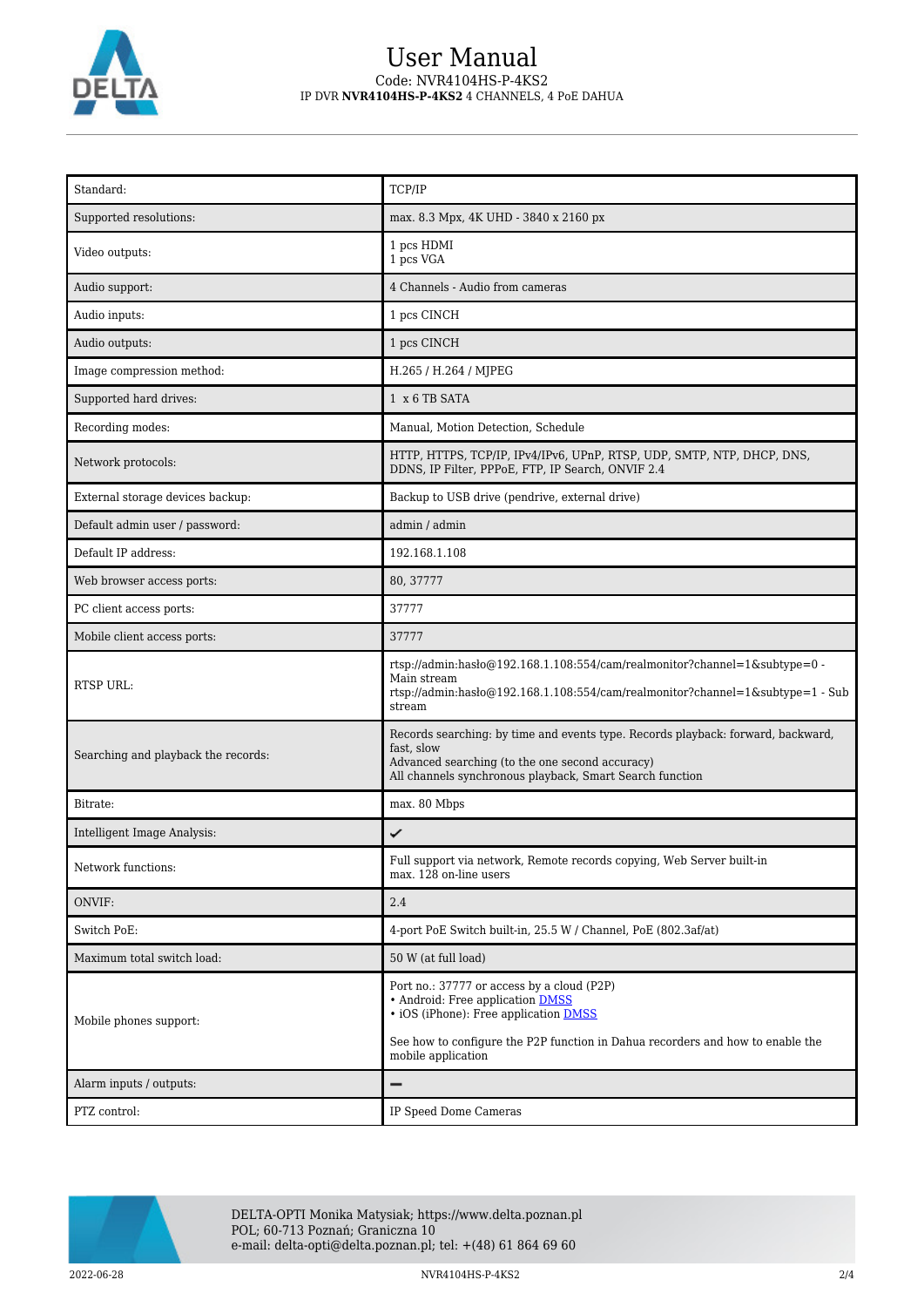

### User Manual Code: NVR4104HS-P-4KS2 IP DVR **NVR4104HS-P-4KS2** 4 CHANNELS, 4 PoE DAHUA

| Motion Detection:                | 22 x 18 motion zones - after motion detection records detected channels only |
|----------------------------------|------------------------------------------------------------------------------|
| USB:                             | 2 pcs USB 2.0                                                                |
| Mouse support:                   | ✓                                                                            |
| IR remote controller in the set: |                                                                              |
| Power supply:                    | 48 V DC / 1.5 A (power adapter included)                                     |
| Weight:                          | $0.87$ kg                                                                    |
| Dimensions:                      | 260 x 225 x 48 mm                                                            |
| Supported languages:             | English, Polish                                                              |
| Country of origin:               | China                                                                        |
| Manufacturer / Brand:            | <b>DAHUA</b>                                                                 |
| Guarantee:                       | 3 years                                                                      |

#### Top view:



Example captures of device interface:



DELTA-OPTI Monika Matysiak; https://www.delta.poznan.pl POL; 60-713 Poznań; Graniczna 10 e-mail: delta-opti@delta.poznan.pl; tel: +(48) 61 864 69 60

2022-06-28 NVR4104HS-P-4KS2 3/4